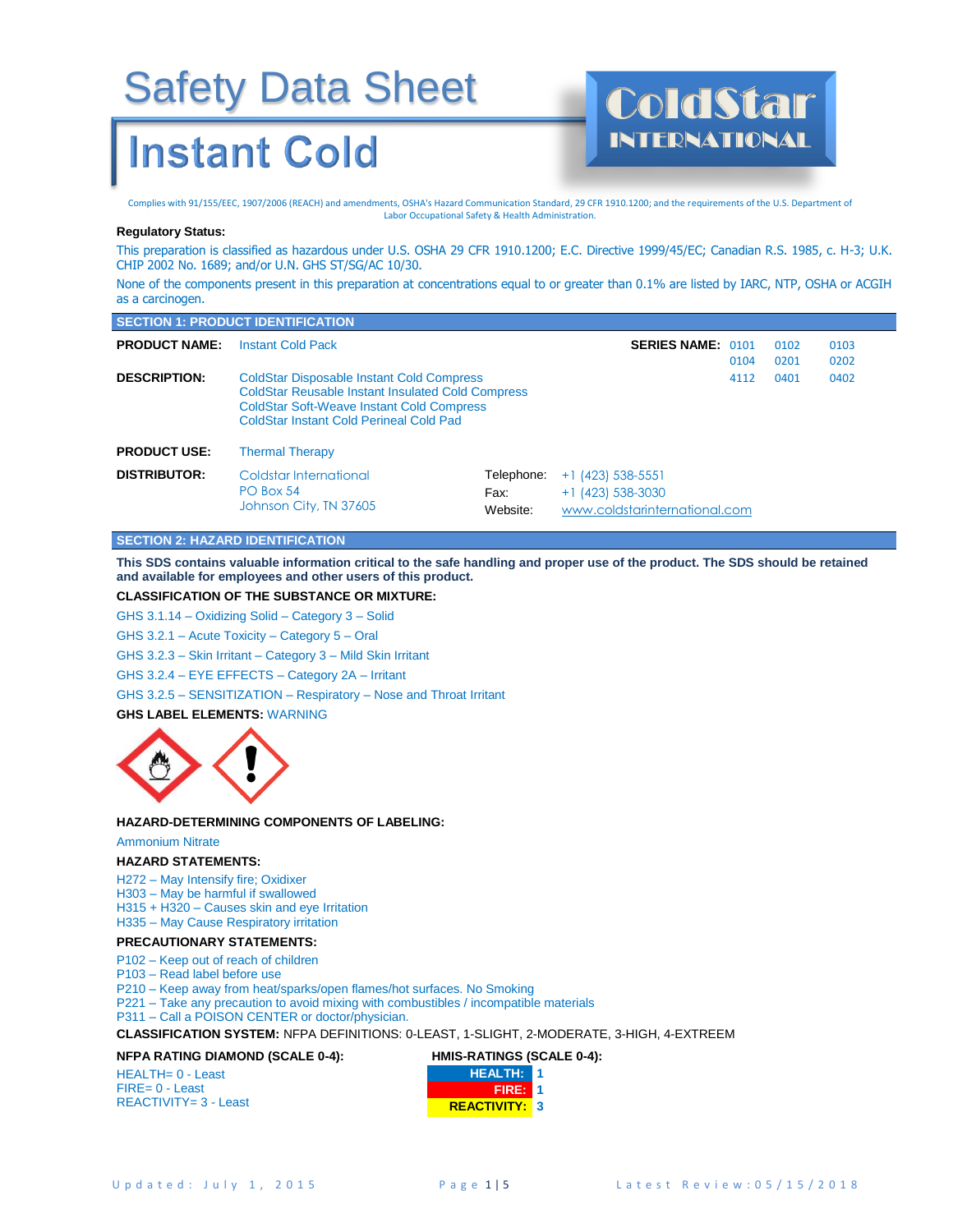### **Instant Cold**

INTERNATIONAL

#### **SECTION 3: COMPOSITION INFORMATION**

| <b>COMPOSITION:</b> Mixture consisting of the following components |                   |                     |  |  |  |
|--------------------------------------------------------------------|-------------------|---------------------|--|--|--|
| <u>ITEM:</u>                                                       | <b>C.A.S. NO.</b> | <b>PERCENT</b>      |  |  |  |
| <b>Ammonium Nitrate</b>                                            | 6484-52-2         | $40\% - 60\%$       |  |  |  |
| Water                                                              | 7732-18-5         | $40\% - 60\%$       |  |  |  |
| Proprietary                                                        |                   | 1.00%* Trade Secret |  |  |  |
| Polymers (Film)                                                    | <b>None</b>       | $2.00\% - 4.00\%$   |  |  |  |

The above chemicals are separated into compartments before activation of the cold pack. Compartment 1: Ammonium Nitrate (powder), Compartment 2: Water

The product contains the following toxic chemicals subject to the reporting requirements of Section 313 of Title III Emergency Planning and Community Right To Know Act of 1986 and 40 CFR.: AMMONIUM NITRATE

#### **SECTION 4: FIRST AID MEASURES**

#### **DESCRIPTION OF FIRST AID MEASURES**

**GENERAL INFORMATION: During normal use of this article exposure to the chemical is not expected.** 

#### **EYE CONTACT:**

Eye contact is not expected to occur during normal use of the product.

If contact with the contents occurs, rinse Immediately with plenty of water, also under the eyelids. Obtain medical attention If irritation persists.

#### **SKIN CONTACT:**

Prolonged or repeated exposure may cause:

Frostbite: signs/symptoms can include firm blanched areas, redness, pain, tissue destruction, swelling and scar tissue formation.

If contact with the contents occurs, Wash off with soap and water

#### **INHALATION:**

No adverse health effects are expected from inhalation exposure.

Exposure to non-activated pack contents may cause shortness of breath, cough, and irritation to the respiratory tract.

Discard pack and move to area with adequate ventilation.

#### **IF SWALLOWED:**

Ingestion is not a likely route of exposure to this product.

Ingestion may cause: Irritation of gastrointestinal tissues: signs /symptoms can include pain, vomiting, abdominal tenderness, nausea, blood in vomitus and blood in feces.

Call a physician or Poison Control Centre immediately. If victim IS conscious, rinse mouth with a small amount of water. Never give anything by mouth to a person who is unconscious or drowsy.

#### **OTHER HEALTH HAZARD INFORMATION:**

Exposure to the contents of the pack may cause eye and skin irritation. If pack breaks, discard and wash the affected area with soap and water.

#### **SECTION 5: FIRE & EXPLOSION HAZARD DATA**

**GENERAL INFORMATION:** As in any fire, wear a self-contained breathing apparatus in pressure-demand, MSHA/NIOSH (approved or equivalent), and full protective gear.

#### **FLASH POINT:** N/D

**AUTOIGNITION TEMPERATURE:** N/D

**EXTINGUISHING MEDIA:** WATER

**SPECIAL FIRE FIGHTING PROCEDURES:** N/D

**UNUSUAL FIRE AND EXPLOSION HAZARDS:** N/D

**HAZARDOUS DECOMPOSITION PRODUCTS:** N/D

#### **SPECIAL FIRE FIGHTING PROCEDURES:**

Wear full protective clothing, including helmet, self-contained, positive pressure or pressure demand breathing apparatus, bunker coat and pants, bands around arms, waist and legs, face mask and protective covering for exposed areas of the head. These firefighting procedures are applicable in warehouse situations. Single units would not call for the above procedures.

#### **UNUSUAL FIRE AND EXPLOSION HAZARDS:**

Confinement at elevated temperatures or exposure to strong oxidizers may cause an explosion.

**OSHA FIRE HAZARD CLASS:** Not Determined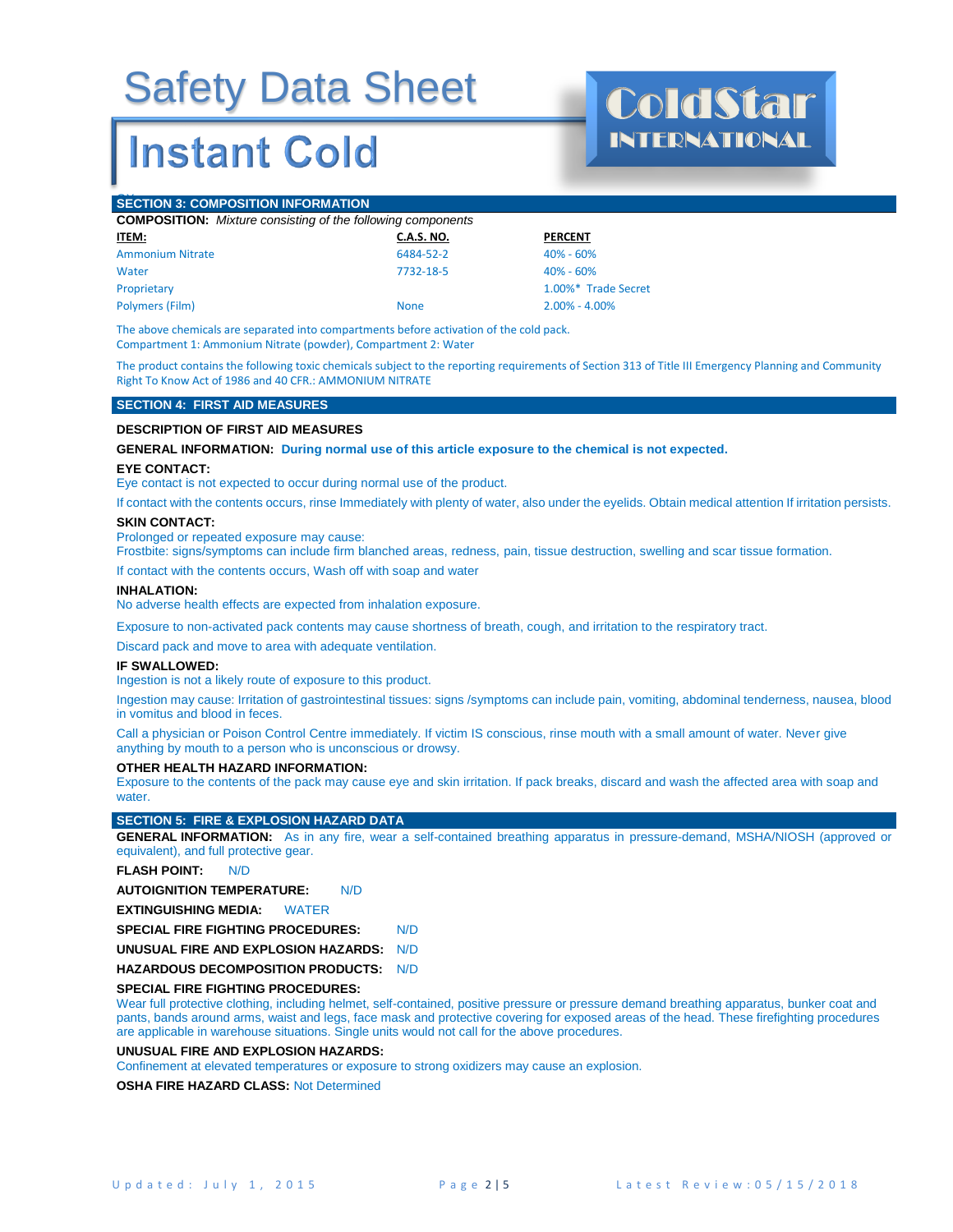### **Instant Cold**

# INTERNATIONAL

#### **SECTION 6: ACCIDENTAL RELEASE MEASURES**

#### **PERSONAL PRECAUTIONS, PROTECTIVE EQUIPMENT AND EMERGENCY PROCEDURES**

Wear suitable protective equipment.

Do not use combustible materials such as paper towels or sawdust to collect spill.

#### **SPILL AND LEAK PROCEDURES:**

Recommended clean-up procedures when compress is damaged before activation:

- Contain and collect with Inert absorbent material and place in a suitable container for disposal, similar to the container material was supplied in.
- Do not use combustible materials such as paper towels or sawdust to collect spill. Contact with combustible material may cause fire. Comply with all federal, state and local regulations.

Recommended clean-up procedures when compress is damaged after activation:

• Spilled material should be collected appropriately and wash remainder with plenty of water. If spilled material enters a water course, inform the local authority.

• Place in a suitable container for disposal, similar to the container material was supplied in.

#### **ENVIRONMENTAL PRECAUTIONS:**

The substance is biodegradable. Harmful to aquatic organisms. Ensure spilled product does not enter drains, sewers, waterways, or confined spaces.

#### **SECTION 7: HANDLING & STORAGE**

#### **PRECAUTIONS FOR SAFE HANDLING & STORAGE:**

Avoid contact with contents of product.

Handling: use appropriate protective clothing and equipment (see Sect" on 8)

Storage: Store away from combustible material and reducing agents. Do not expose to high temperatures.

Packaging Materials: bulk, bags

#### **OTHER PRECAUTIONS:**

Recommended handling procedures when compress is damaged:

Wear appropriate protective equipment. Avoid breathing vapors, fumes or dust.

Avoid contact with skin, eyes and clothing. Avoid and control operations which create high vapor or dust concentrations.

Do not ingest. Wash thoroughly after handling.

Always keep in containers made of the same materials as the supply container.

#### **SECTION 8: EXPOSURE CONTROLS/PERSONAL PROTECTION**

**PROTECTIVE GLOVES:** None required for normal use.

**RESPIRATORY PROTECTION:** No personal respiratory protective equipment normally required.

**EYE PROTECTION:** Eye contact is not expected to occur during normal use of the product.

**SKIN PROTECTION:** No adverse health effects are expected from skin contact. Protective gloves may be worn only in case of moist and sensitive hands.

#### **ENGINEERING CONTROLS:** No special ventilation normally required.

#### **OTHER PROTECTIVE CLOTHING OR EQUIPMENT:** N/A

For bulk processing, regular hand washing along with general body-covering clothing, safety goggles and gloves are Recommended as good industrial hygiene practice.

#### **SECTION 9: PHYSICAL/CHEMICAL PROPERTIES**

| Appearance:                             | Solid=White, Granules; Liquid=Hazy to Clear |
|-----------------------------------------|---------------------------------------------|
| Odor:                                   | <b>Odorless</b>                             |
| Odor threshold:                         | N/A                                         |
| pH:                                     | N/A                                         |
| <b>Melting Point</b>                    | $170^{\circ}$ C                             |
| <b>Freezing Point:</b>                  | N/A                                         |
| <b>Boiling Point and Boiling Range:</b> | $>100^{\circ}$ C                            |
| <b>Flash Point:</b>                     | N/A                                         |
| Evaporation Rate (Butyl Acetate = 1):   | <b>Very Soluble</b>                         |
| Flammability:                           | 0                                           |
| Vapor Pressure (mm Hg):                 | 760MM HG @ 1000°C >1                        |
| Vapor Density (AIR = 1):                | N/D                                         |
| <b>Relative Density:</b>                | $1.7$ g/cm <sup>3</sup>                     |
| Solubility:                             | Solubility in water, g/100ml at 20°C: 200   |
| <b>Partition Coefficient:</b>           | N/A                                         |
| Auto-ignition temperature:              | N/A                                         |
| <b>Decomposition Temperature:</b>       | $>210^{\circ}$ C                            |
| Viscosity:                              | N/A                                         |
| Specific Gravity ( $H_20 = 1$ ):        | N/A                                         |
|                                         |                                             |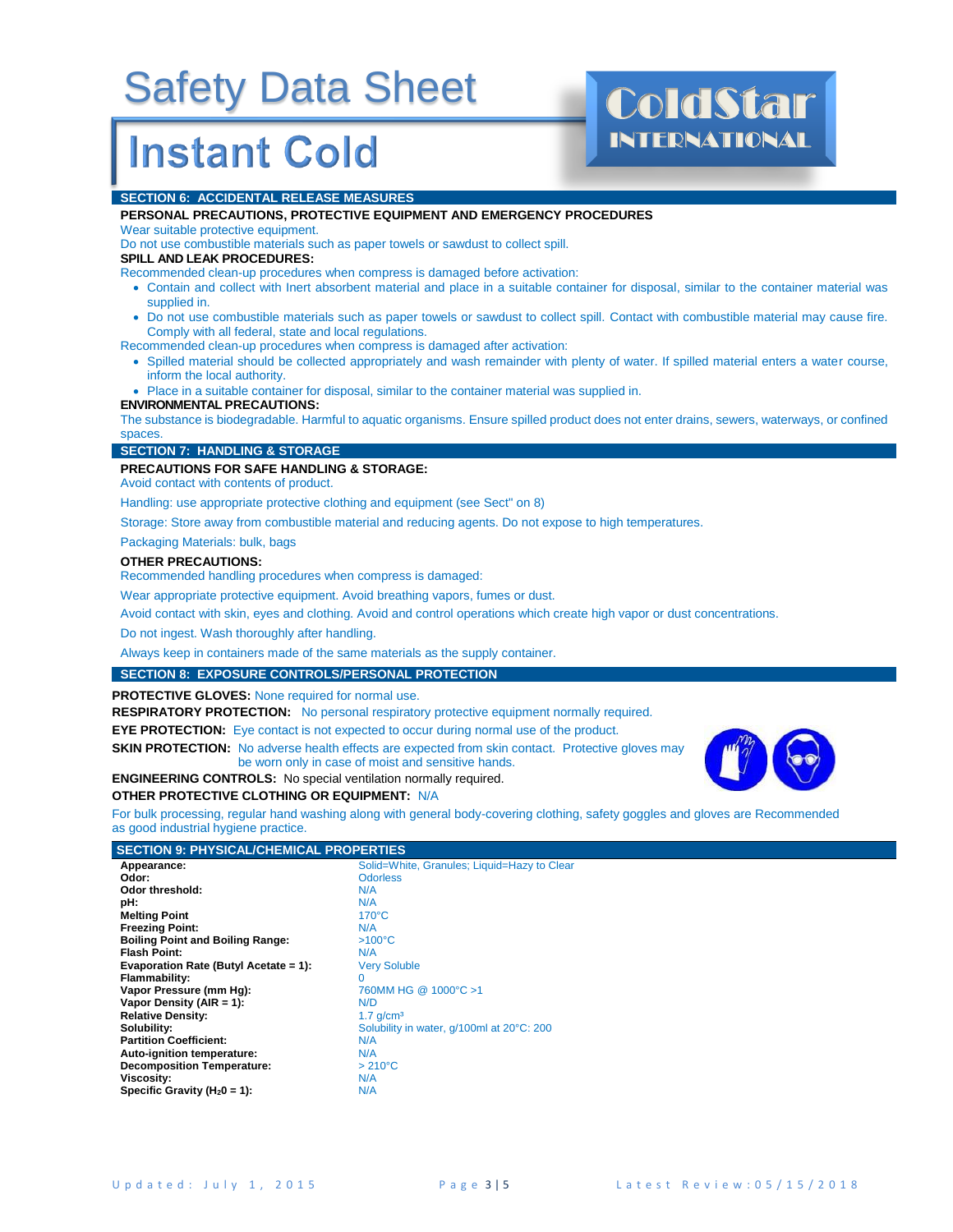### **Instant Cold**

INTERNATIONAL

#### **SECTION 10: STABILITY AND REACTIVITY**

**STABILITY:** Stable under proper storage conditions

**CONDITIONS TO AVOID:** Melts and decomposes when heated to extreme temperatures.

**INCOMPATIBILITY (MATERIAL TO AVOID):** strong base, strong acid, organic materials, chromates, zinc, compounds by copper, nickel and cobalt

**HAZARDOUS DECOMPOSITION OR BY PRODUCTS:** ammonium nitrate melts and decomposes when strongly heated, releasing toxic fumes (NON)

**HAZARDOUS POLYMERIZATION:** Not expected under prescribed storage and handling conditions. Decomposition may occur at extremely high temperatures.

#### **SECTION 11: TOXICOLOGICAL INFORMATION**

**Routes of Exposure:** Not expected under normal usage. Eye or Skin

**Related Symptoms:** Not expected under normal usage.

Eye: Eye irritation Skin: Very Mild skin irritation

#### **Acute Toxicity:**

not applicable

#### **Chronic Effects of Long Term Exposure:**

Chronic Toxicity: substance might lead to change in blood structure (formation of methaemoglobine) Mutagenicity: no mutagenicity expected Reproductive Toxicity: no reproductive toxicity expected

Teratogencity: Not expected to be a teratogen.

Epidemiological Data: epidemiological data indicates no effects in workers exposed to 10mg/m<sup>3</sup> for a year or longer

#### **Numerical measures of toxicity:**

Oral: LD50 rat: 2300mg/kg Dermal: LD50 rat:: expected 2000mg/kg Inhalation: 4hrs LC50 rat: expected 88mg/l

#### **Carcinogenicity:**

NTP: NO NCI-Lifetime study has been carried out IARC: NO IARC monograph has been published OSHA: Not a regulated carcinogen

#### **SECTION 12: ECOLOGICAL INFORMATION**

**ECOTOXICITY:**

96 h LCSO (for fish): 10-100mg/l 48h EC50 (for Daphnia): 10-100 mg/l

**BIODEGRADABILITY:** Readily biodegradable.

**BIOACCUMULATION:** Log P 0, no bioaccumulation potential.

**MOBILITY:** Highly water soluble. It is not absorbed by soil.

**OTHER ADVERSE EFFECTS:** None found

#### **SECTION 13: DISPOSAL CONSIDERATIONS**

#### **WASTE DISPOSAL METHOD:**

Responsibility of the receiver to have knowledge of national and local regulations. Methods of Disposal: The substance is biodegradable. Disposal according to the local legislation.

#### **SECTION 14: TRANSPORT INFORMATION**

**UN number and proper shipping name:** UN1942, Ammonium Nitrate

A limited quantity may be renamed "consumer commodity" and re-classed as ORM•D. Please consult 49CFR 17Y152 for additional information.

**Transport hazard class(es):** 5.1

**Packing group:** III

**Environmental hazards:** Avoid release to the environment in circumstances different to normal use.

**Special precautions:** Heating may cause violent combustion or explosion. Decomposes on heating - >170°C. This produces toxic fumes. The substance is a strong oxidant. It reacts with acids and combustible and reducing materials.